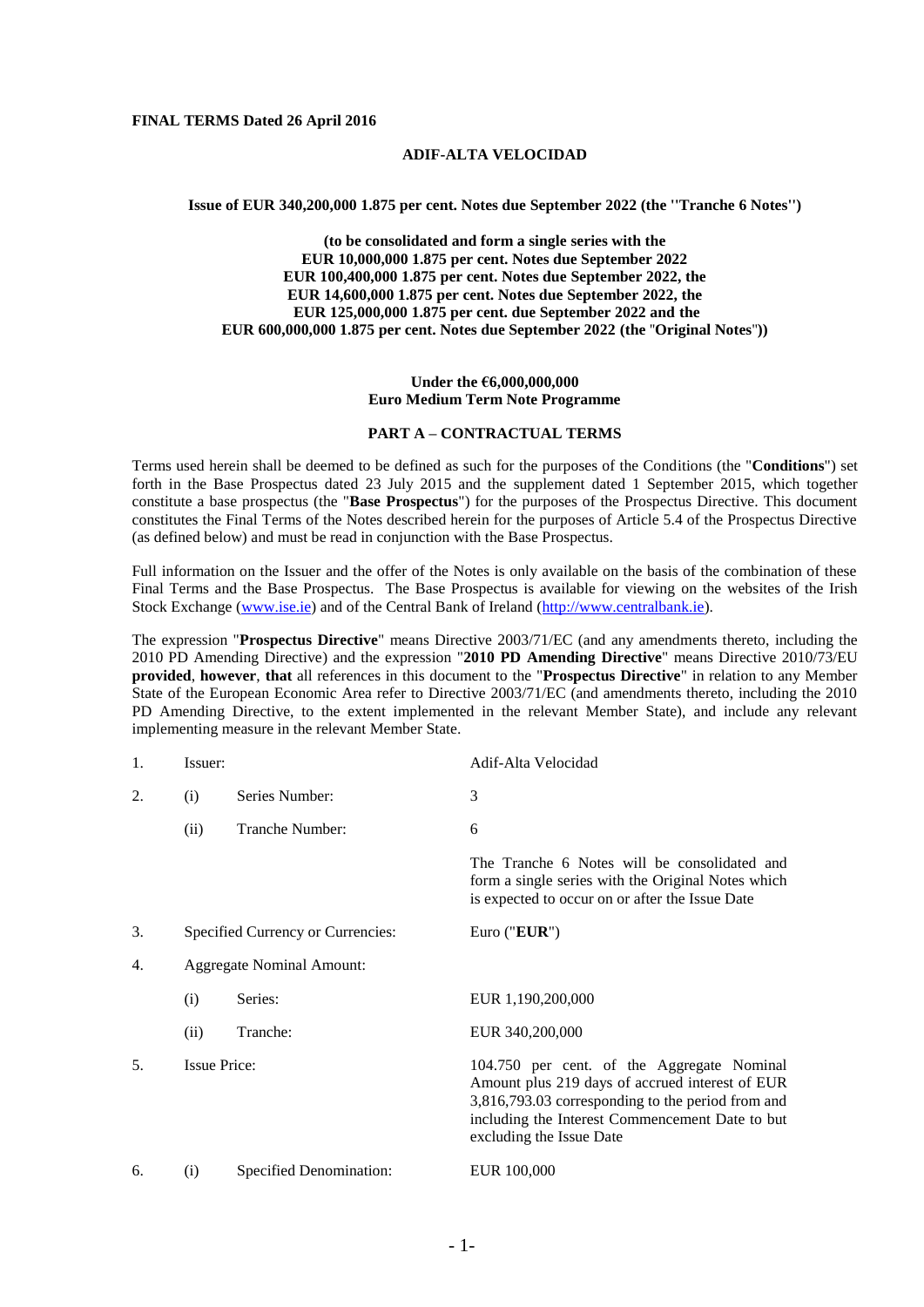|     | (ii)                   | <b>Calculation Amount:</b>                             | EUR 100,000                                                                                                                                                      |
|-----|------------------------|--------------------------------------------------------|------------------------------------------------------------------------------------------------------------------------------------------------------------------|
| 7.  | (i)                    | <b>Issue Date:</b>                                     | 28 April 2016                                                                                                                                                    |
|     | (ii)                   | <b>Interest Commencement Date:</b>                     | 22 September 2015                                                                                                                                                |
| 8.  |                        | <b>Maturity Date:</b>                                  | 22 September 2022                                                                                                                                                |
| 9.  | <b>Interest Basis:</b> |                                                        | 1.875 per cent. Fixed Rate<br>(further particulars specified below)                                                                                              |
| 10. |                        | Redemption/Payment Basis:                              | Subject to any purchase and cancellation or early<br>redemption, the Notes will be redeemed on the<br>Maturity Date at 100 per cent. of their nominal<br>amount. |
| 11. |                        | Change of Interest or<br>Redemption/Payment Basis:     | Not Applicable                                                                                                                                                   |
| 12. | Put/Call Options:      |                                                        | Not Applicable                                                                                                                                                   |
| 13. | (i)                    | <b>Status of the Notes:</b>                            | Senior, unsecured                                                                                                                                                |
|     | (ii)                   | Date Board approval for issuance<br>of Notes obtained: | 29 January 2016                                                                                                                                                  |

## **PROVISIONS RELATING TO INTEREST PAYABLE**

| 14. | <b>Fixed Rate Note Provisions</b> |                                      | Applicable                                                                   |
|-----|-----------------------------------|--------------------------------------|------------------------------------------------------------------------------|
|     | (i)                               | Rate of Interest:                    | 1.875 per cent. per annum payable in arrear on<br>each Interest Payment Date |
|     | (ii)                              | Interest Payment Date(s):            | 22 September in each year                                                    |
|     | (iii)                             | <b>Fixed Coupon Amount:</b>          | EUR 1,875 per Calculation Amount                                             |
|     | (iv)                              | Broken Amount(s):                    | Not Applicable                                                               |
|     | (v)                               | Day Count Fraction:                  | Actual/Actual (ICMA)                                                         |
| 15. |                                   | <b>Floating Rate Note Provisions</b> | Not Applicable                                                               |

## **PROVISIONS RELATING TO REDEMPTION**

| 16. | Call Option                                                                                         | Not Applicable                     |
|-----|-----------------------------------------------------------------------------------------------------|------------------------------------|
| 17. | Put Option                                                                                          | Not Applicable                     |
| 18. | Final Redemption Amount of each Note:                                                               | EUR 100,000 per Calculation Amount |
| 19. | Early Redemption Amount (Tax)                                                                       |                                    |
|     | Early Redemption Amount(s) per<br>Calculation Amount payable on<br>redemption for taxation reasons: | EUR 100,000 per Calculation Amount |
| 20. | <b>Early Termination Amount:</b>                                                                    | Not Applicable                     |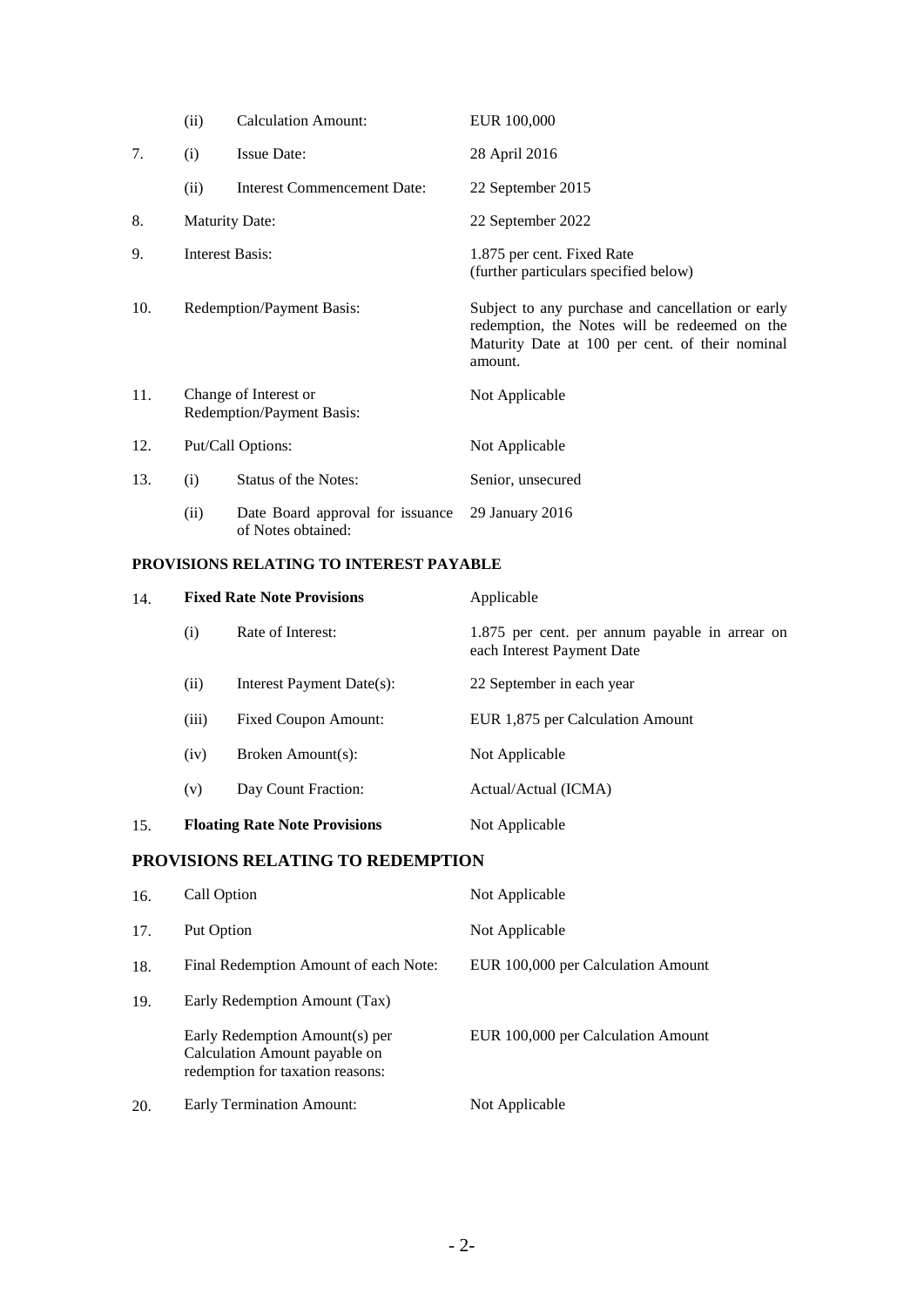## GENERAL PROVISIONS APPLICABLE TO THE ADDITIONAL NEW NOTES

 $\ddot{\phantom{a}}$ 

21. Form of Notes: **Bearer Notes:** 

Not Applicable

Permanent Global Note exchangeable for Definitive Notes in the limited circumstances specified in the Permanent Global Note.

New Global Note: 22.

 ${\rm No}$ 

Additional Financial Centre(s): 23.

Talons for future Coupons or Receipts to  ${\rm No}$ 24. be attached to Definitive Notes (and dates on which such Talons mature):

Signed on behalf of ADIF-Alta Velocidad:

By: Miguel Miaja Fol

Manuel Martínez Cepeda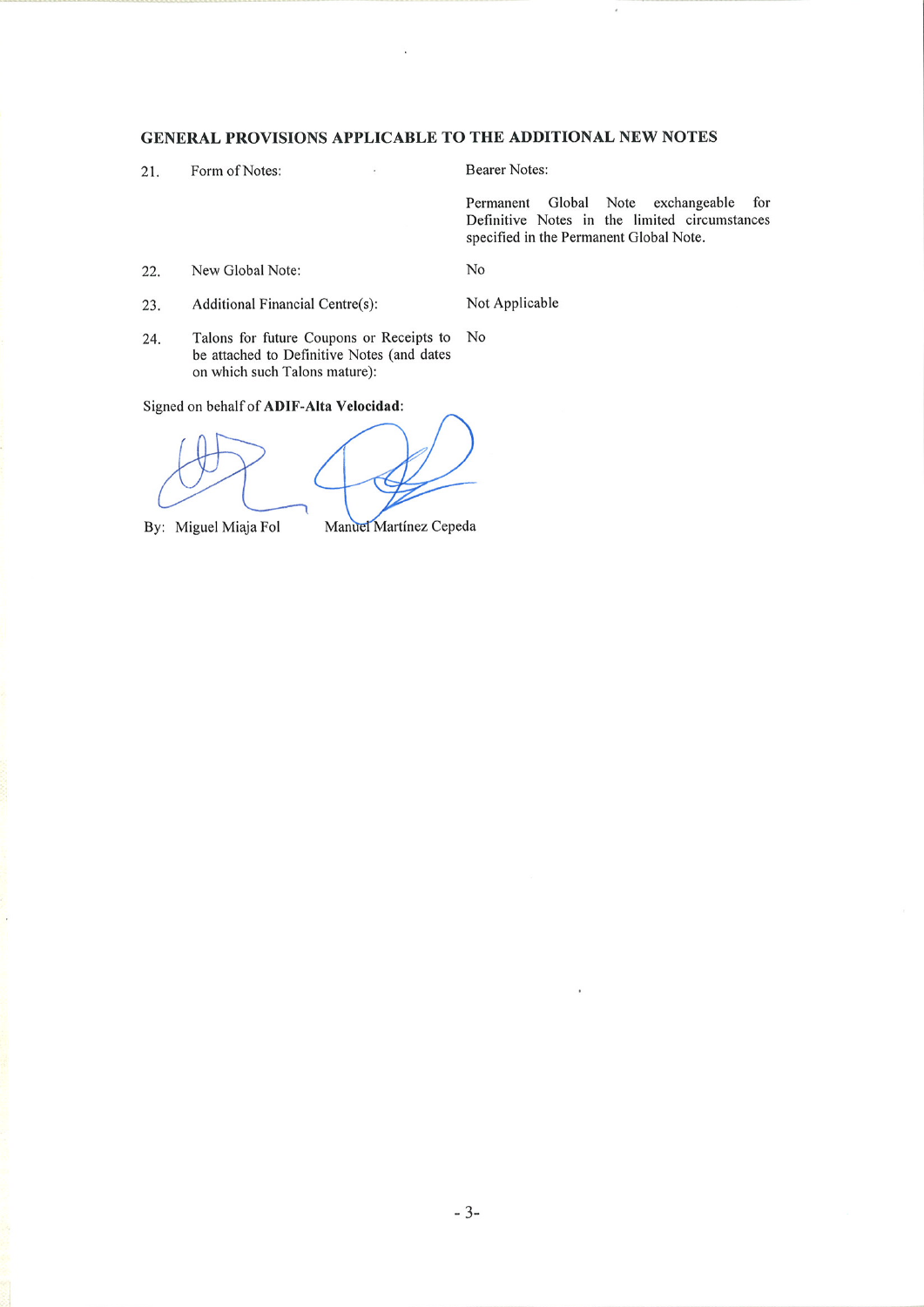#### **PART B – OTHER INFORMATION**

# 1. **LISTING AND ADMISSION TO TRADING**  (i) Admission to Trading: Application is expected to be made by the Issuer (or on its behalf) for the Notes to be admitted to trading on the AIAF Fixed Income Securities Market in Spain within 30 days of the Issue Date. (ii) Estimate of total expenses related to admission to trading: EUR 20,000 2. **RATINGS** The Notes to be issued are expected to be rated: Ratings: Moody's: Baa3 (Positive Outlook) Fitch: BBB+ (Stable Outlook)

Fitch Ratings España, S.A. ("**Fitch**") and Moody's Investors Service España, S.A. ("**Moody's**") are established in the EEA and registered under Regulation (EU) No 1060/2009, as amended (the "**CRA Regulation**")

## 3. **INTERESTS OF NATURAL AND LEGAL PERSONS INVOLVED IN THE ISSUE/OFFER**

Save for any fees payable to the Dealer, as far as the Issuer is aware, no person involved in the offer of the Notes has an interest material to such offer. The Dealer and its affiliates have engaged, and may in the future engage, in investment banking and/or commercial banking transactions with, and may perform other services for, the Issuer and its affiliates in the ordinary course of business.

### 4. **YIELD**

Indication of yield: 1.102 per cent. *per annum*

The yield is calculated at the Issue Date on the basis of the Issue Price. It is not an indication of future yield.

### 5. **OPERATIONAL INFORMATION**

| <b>ISIN</b> Code:                                                            | ES0200002014                                                   |
|------------------------------------------------------------------------------|----------------------------------------------------------------|
| Common Code:                                                                 | 129658126                                                      |
| Delivery:                                                                    | Delivery free of payment                                       |
| Names and addresses of additional<br>Paying Agent(s) (if any):               | BNP Paribas Securities Services, S.C.A.,<br>Sucursal en España |
| Intended to be held in a manner which<br>would allow Eurosystem eligibility: | No.                                                            |